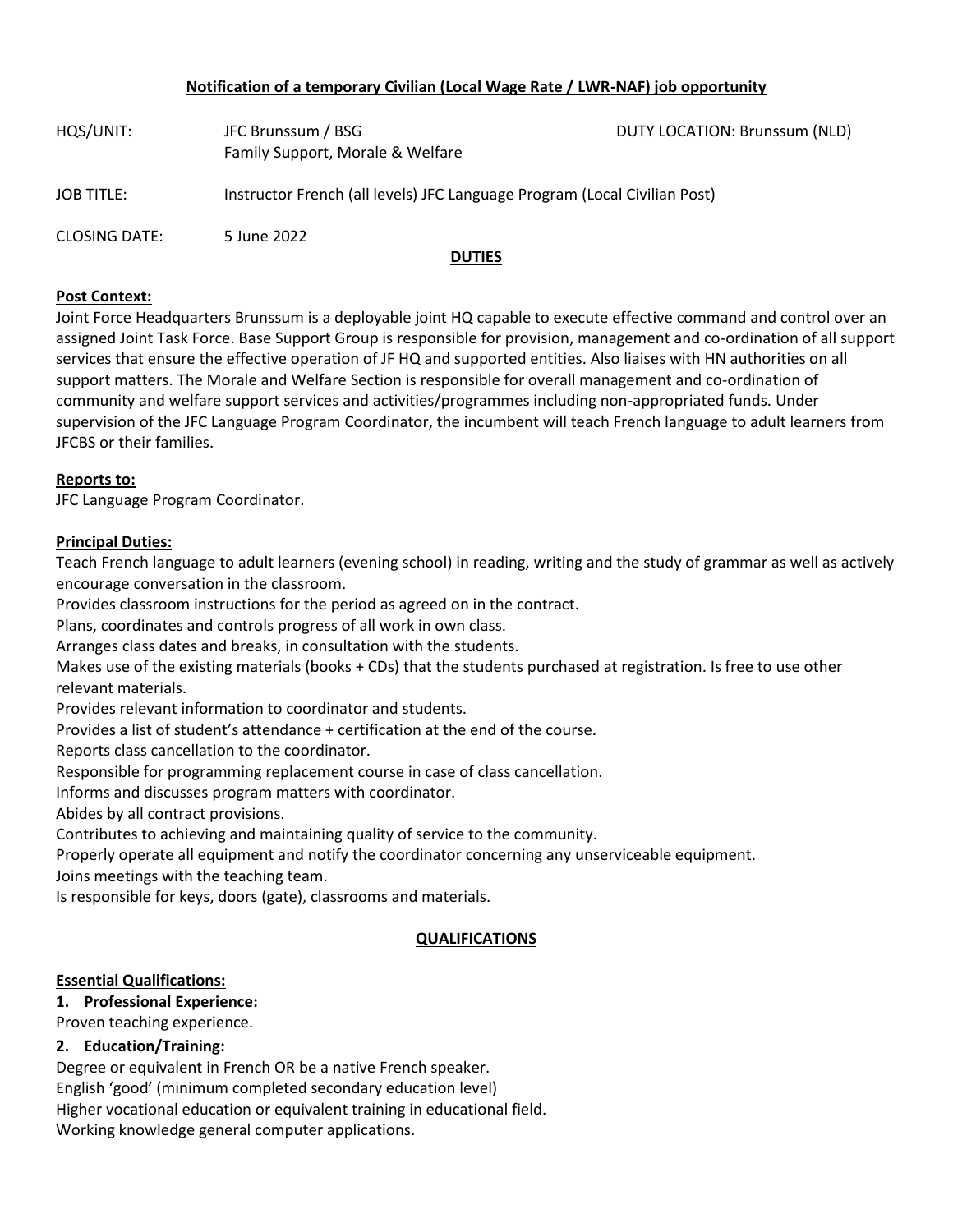## **Desirable Qualifications**

Experience in teaching of adult learners in an international environment. Qualified language teacher.

### **Civilian Posts:**

### **Personal Attributes**

Incumbent must be able to work alone and in a team environment, to perform assigned duties with attention to courtesy, tact, diplomacy, mental alertness in dealing with cultural differences understanding.

### **Professional contacts**

He/she must be able to satisfactorily communicate with students, co-workers and management. Maintains relevant contact with students and teaching colleagues. Works directly under the general supervision of the JFC Language Program Coordinator and discusses all program matters and changes/improvisations.

## **Work environment**

Works under normal conditions in a class room environment. All classes are held at the ICC and as such all teachers have to observe all the rules and regulations as laid down by the ICC management. He/she may be required to work on other locations, only after discussion with the JFC Language Program Coordinator.

#### **REMARKS:**

Successful candidates may be subject to a security investigation by national authorities; minimum required is a so called 'Certificate of incorporation' / 'Verklaring omtrent het gedrag'.

The successful candidate is required to obtain a BSN (burgerservicenummer) for tax purposes in accordance with the policy, LWR Regulations Article 5.

Please note that NAF LWR vacancies are in the first place meant to be filled by local NATO community member's dependants (HQ JFC Brunssum, NCI Agency, International School, NAPMA, US AG and NAEWF E-3A Geilenkirchen). Others, on condition that they are a national of one of the 30 NATO member countries, may apply, however will only be considered if no qualified local NATO community members are available of which applications of serving HQ JFC Brunssum NAF LWR Staff will be reviewed first.

#### **APPLICATION PROCES:**

Applicants have to complete the official JFC Application Form that is attached.

Completed official Application Forms quoting the post title should reach the Civilian Personnel Branch at [recruitment@jfcbs.nato.int](mailto:recruitment@jfcbs.nato.int) not later than the closing date (Sunday 5 June 2022).

For the completion of the Application Form please note:

● Application Forms in the initial phase of recruitment are acceptable as softcopies only (no signatures or photograph required).

● A maximum of 4 pages plain paper (A4) may be added to the official Application Form in case, for certain items, more space is required.

● Copies of relevant diploma's/certificates are not to be forwarded until requested. Please note that, once diploma's/certificates will be requested, any such documents, other than in the English, Dutch or German language, should be translated into English and if possible attached as a certified translation. It should be noted that an official institution may assess value and validity of diploma's and certificates.

● In case of multiple applications within the same organization, applicants should send separate applications for each post. On each application they have to refer to the other post(s) in which they are interested and have applied for, listing them in order of their preference.

#### **Only applications completed in accordance with the above instructions will be taken into consideration.**